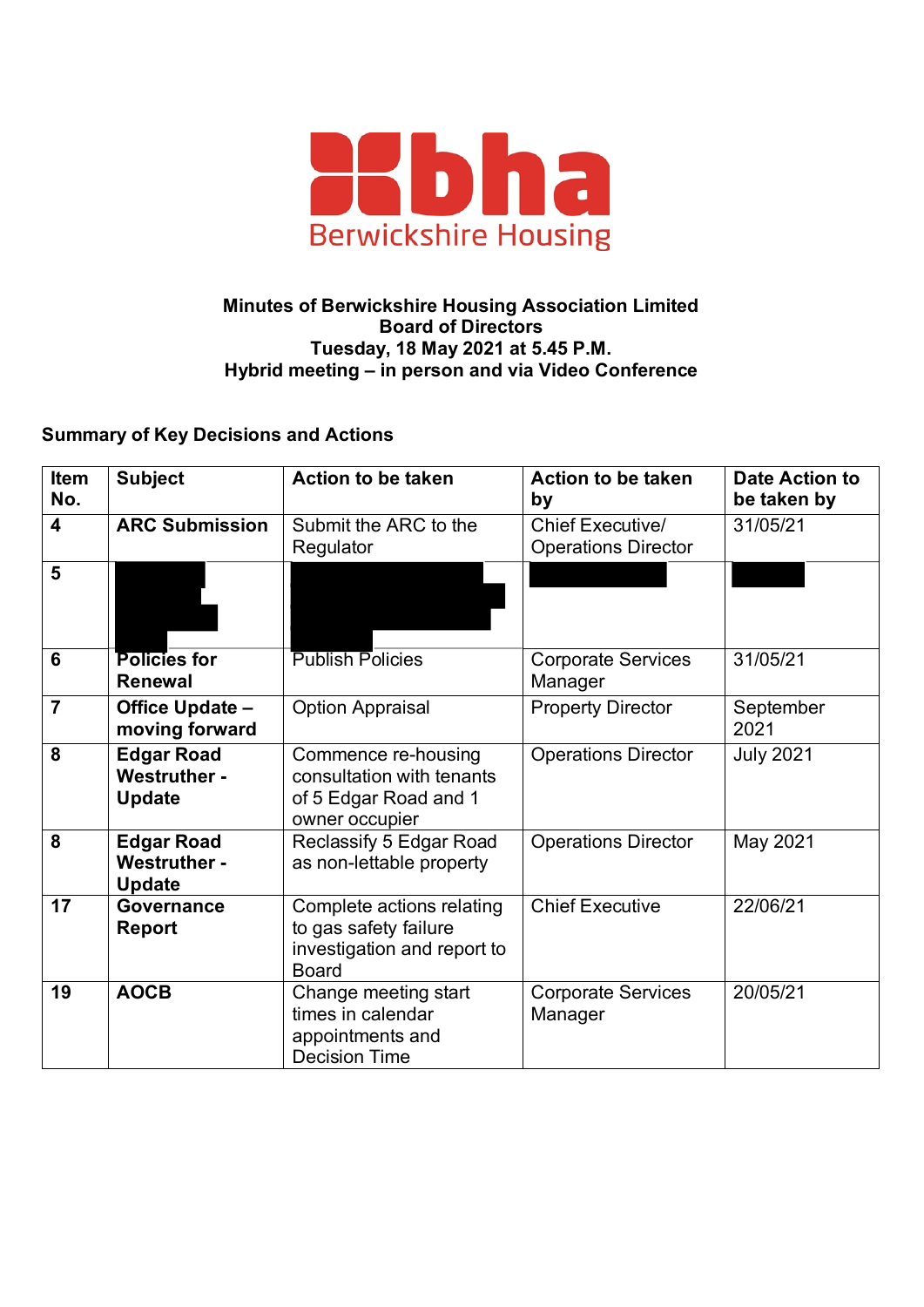| <b>Berwickshire Housing</b><br><b>Present:</b><br>Jim McDevitt - Chair (In person)<br>Viv Cockburn - Vice Chair (In person)<br>Norrie MacPhail (via Zoom)<br>Paul Matthews (via Zoom)<br>Anne Rutherford (via Zoom)<br>Hugh Carr (via Zoom)<br>John Campbell (via Zoom)<br>Lynn Gray (in person)<br>Sam Hart (via Zoom)<br>Scott Holmes (via Zoom) |                                                | <b>Minutes of Berwickshire Housing Association Limited</b><br>Hybrid meeting - in person and via Video Conference<br>In Attendance:<br>Michelle Meldrum, Chief Executive (in person)<br>John Bain, Resources Director (in person)<br>Dan Blake, Operations Director (via Zoom)<br>Angela Taylor, Property Director (via Zoom)<br>Eleanor Rooke, Finance Director (via Zoom)<br>Colin Turner, Minute Taker (in person) | <b>Board of Directors</b><br>Tuesday, 18 May 2021, at 5.45 P.M.                                                                                                                                                                                                                                                                                                                                                        |               |                  |                                        |
|----------------------------------------------------------------------------------------------------------------------------------------------------------------------------------------------------------------------------------------------------------------------------------------------------------------------------------------------------|------------------------------------------------|-----------------------------------------------------------------------------------------------------------------------------------------------------------------------------------------------------------------------------------------------------------------------------------------------------------------------------------------------------------------------------------------------------------------------|------------------------------------------------------------------------------------------------------------------------------------------------------------------------------------------------------------------------------------------------------------------------------------------------------------------------------------------------------------------------------------------------------------------------|---------------|------------------|----------------------------------------|
| Item<br>No.                                                                                                                                                                                                                                                                                                                                        | <b>Agenda Item</b>                             | <b>Minute</b>                                                                                                                                                                                                                                                                                                                                                                                                         |                                                                                                                                                                                                                                                                                                                                                                                                                        | <b>Action</b> | <b>Action By</b> | <b>Action to be</b><br>completed<br>by |
| $\mathbf 1$                                                                                                                                                                                                                                                                                                                                        | <b>Apologies</b>                               | Chair, Stephen Scott.                                                                                                                                                                                                                                                                                                                                                                                                 | Apologies were received from Graeme MacLeod - Vice                                                                                                                                                                                                                                                                                                                                                                     |               |                  |                                        |
| $\mathbf{2}$                                                                                                                                                                                                                                                                                                                                       | <b>Declarations of</b><br><b>Interest</b>      | interest in BHA Enterprise.                                                                                                                                                                                                                                                                                                                                                                                           | Norrie MacPhail and John Campbell declared their                                                                                                                                                                                                                                                                                                                                                                       |               |                  |                                        |
| 3                                                                                                                                                                                                                                                                                                                                                  | <b>Minutes from</b><br><b>Previous Meeting</b> | true record of the meeting.<br>of 15 <sup>th</sup> April 2021 appointing David Adamson &<br>survey.                                                                                                                                                                                                                                                                                                                   | The Board acknowledged the circulated amendments to<br>Item 12 – Governance Update from the meeting on $23rd$<br>March 2021 which corrected some factual inaccuracies in<br>the originally circulated minute. The Board approved the<br>amended minutes of the meeting of 23rd March 2021 as a<br>The Board approved the minute of the written resolution<br>Partnership Ltd as the consultant for the stock condition |               |                  |                                        |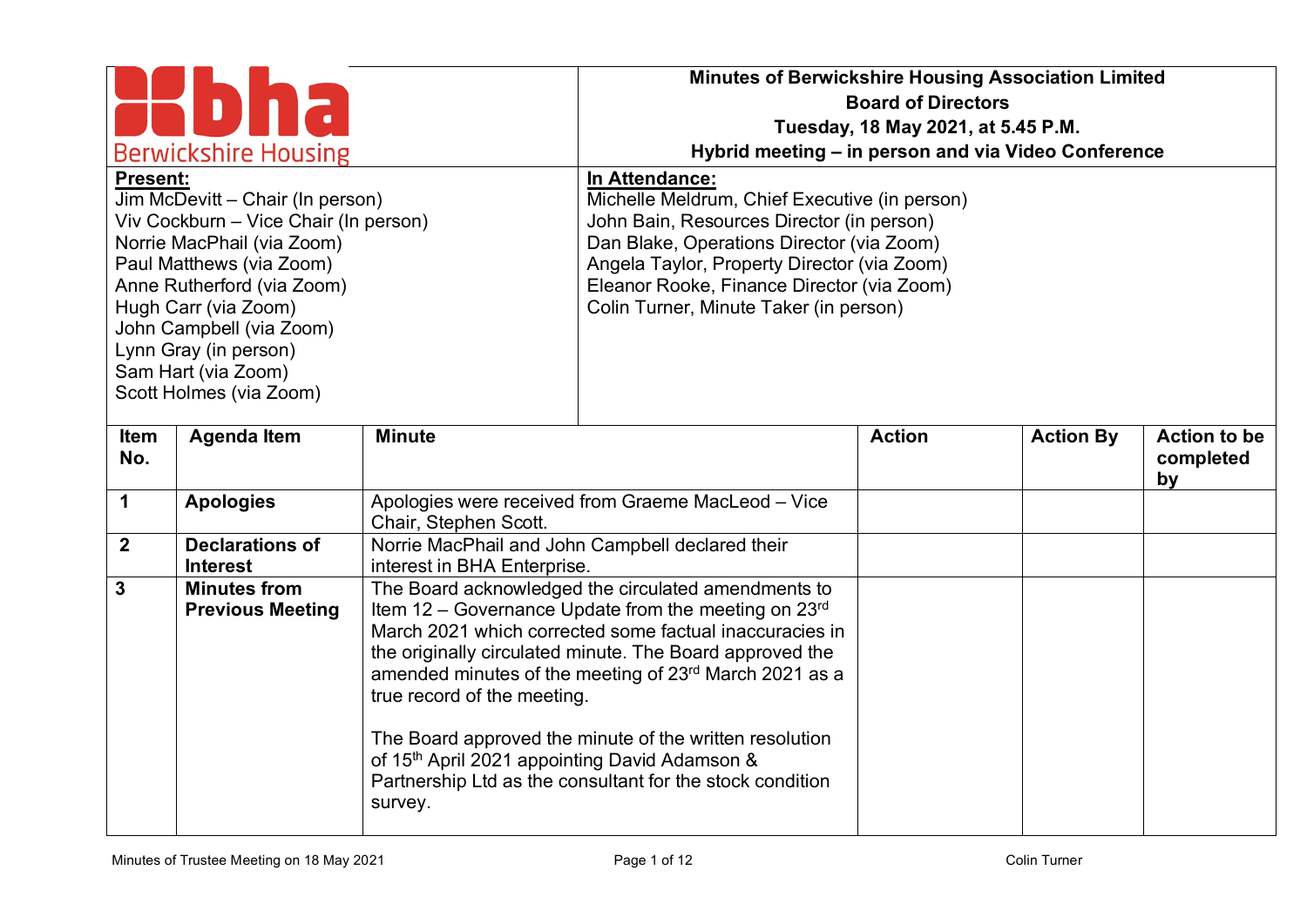|                         |                       | <b>Matters Arising:</b>                                                                                                                                                                                                                                                                                                                                                                                                                                                                                                                                                                                                                                                                                                                                                                                                                                                                                                                                                                                                                                                                                                                                                                                                                                                                                                                                      |                                    |                                                      |          |
|-------------------------|-----------------------|--------------------------------------------------------------------------------------------------------------------------------------------------------------------------------------------------------------------------------------------------------------------------------------------------------------------------------------------------------------------------------------------------------------------------------------------------------------------------------------------------------------------------------------------------------------------------------------------------------------------------------------------------------------------------------------------------------------------------------------------------------------------------------------------------------------------------------------------------------------------------------------------------------------------------------------------------------------------------------------------------------------------------------------------------------------------------------------------------------------------------------------------------------------------------------------------------------------------------------------------------------------------------------------------------------------------------------------------------------------|------------------------------------|------------------------------------------------------|----------|
|                         |                       | It was reported that all actions from the previous meeting<br>had either been completed, were on track or would be<br>dealt with at this meeting.                                                                                                                                                                                                                                                                                                                                                                                                                                                                                                                                                                                                                                                                                                                                                                                                                                                                                                                                                                                                                                                                                                                                                                                                            |                                    |                                                      |          |
| $\overline{\mathbf{4}}$ | <b>ARC Submission</b> | 5.55pm Hugh Carr joined the meeting.<br>The Operations Director introduced the report and<br>summarised the key performance areas confirming that<br>the figures presented for submission had been verified by<br>both the leadership team and by the Chair of the<br>Operations Committee and were presented for<br>submission to the Scottish Housing Regulator.<br>The Operations Director highlighted that the Knowledge<br>Partnership, our customer satisfaction survey partners,<br>had noted that BHA's customer satisfaction had improved<br>over the past year during the pandemic restrictions.<br>Knowledge Partnership was also currently engaged by<br>other RSLs, surveying in total over 5000 Scottish RSL<br>customers and had noticed in all other cases, satisfaction<br>had dropped.<br>Viv Cockburn queried the length of time it was taking for<br>adaptations being completed and the Property Director<br>advised that this was mainly due to the pandemic<br>restrictions where only emergency adaptations were<br>approved for completion by the local authority.<br>Satisfied with the performance and the scrutiny of<br>validating the ARC data presented, the Board delegated<br>authority to the Chief Executive and The Operations<br>Director to submit BHA's Annual Return on the<br>Charter by 31 <sup>st</sup> May 2021. | Submit the ARC<br>to the Regulator | Chief<br>Executive/<br>Operations<br><b>Director</b> | 31/05/21 |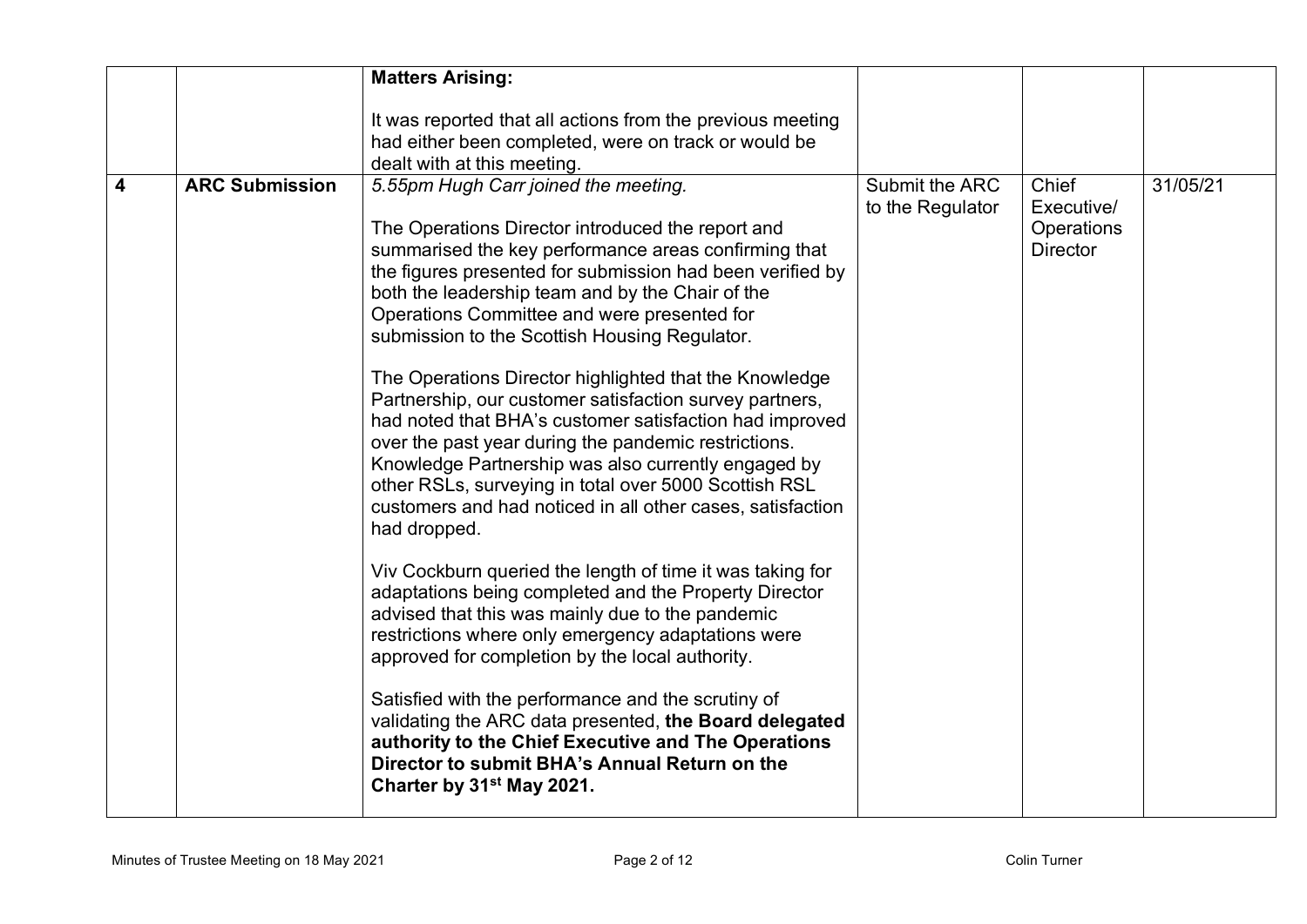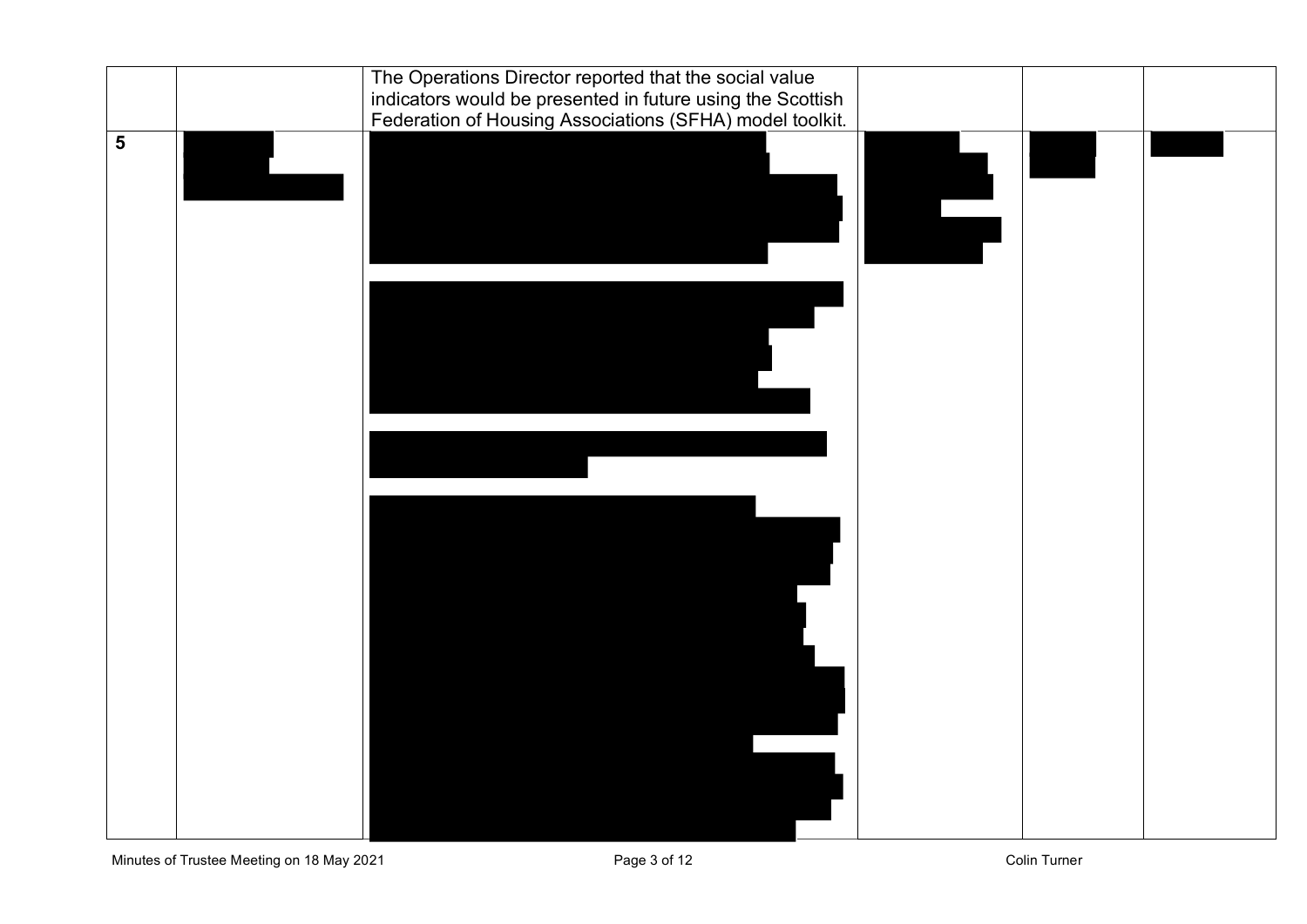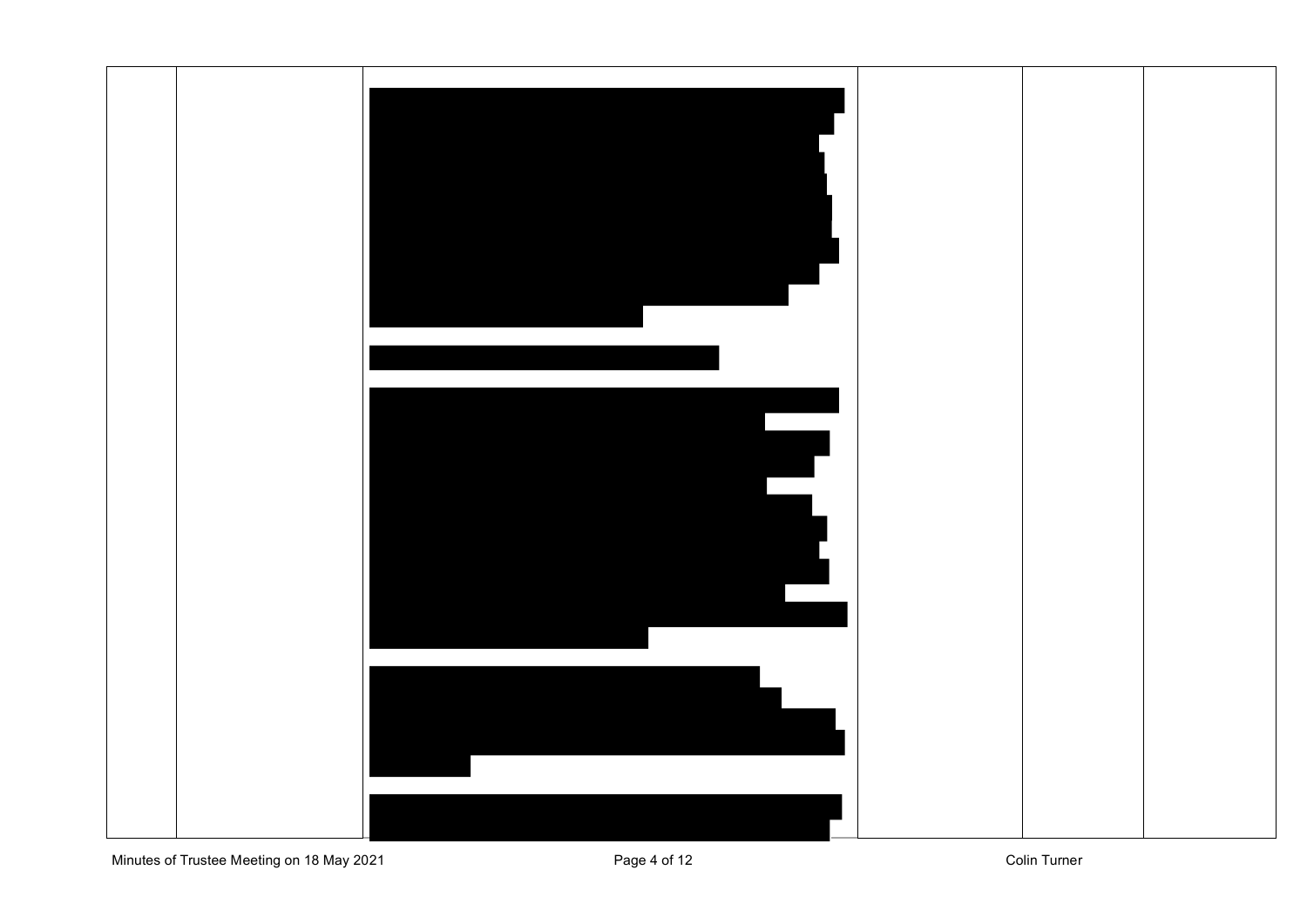| $6\phantom{1}6$ | <b>Policies for</b><br>Renewal    | 1. The Board approved the ICT Usage Policy<br>2. The Board approved the Data Protection Policy<br>3. The Board approved the Recruitment and<br><b>Selection Policy.</b>                                                                                                                                                                                                                                                                                                                                                                                                                                                                                                         | <b>Publish Policies</b> | Corporate<br><b>Services</b><br>Manager | 31/05/21          |
|-----------------|-----------------------------------|---------------------------------------------------------------------------------------------------------------------------------------------------------------------------------------------------------------------------------------------------------------------------------------------------------------------------------------------------------------------------------------------------------------------------------------------------------------------------------------------------------------------------------------------------------------------------------------------------------------------------------------------------------------------------------|-------------------------|-----------------------------------------|-------------------|
| $\overline{7}$  | Office Update -<br>moving forward | The Property Director introduced the report and advised<br>that staff consultation on a different, more agile way of<br>working in future had begun, and this will influence the<br>future office requirements and options.<br>The repairs costs for the Duns office were included in the<br>report and in addition, the Property Director advised that<br>costs for painting the exterior of the office have also<br>recently been obtained and are £50k. Options appraisal<br>will cover all of the various options including the future of<br>the site that the current office sits upon, and will be<br>reported to a later Board.<br>The direction of travel was approved. | <b>Option Appraisal</b> | Property<br><b>Director</b>             | September<br>2021 |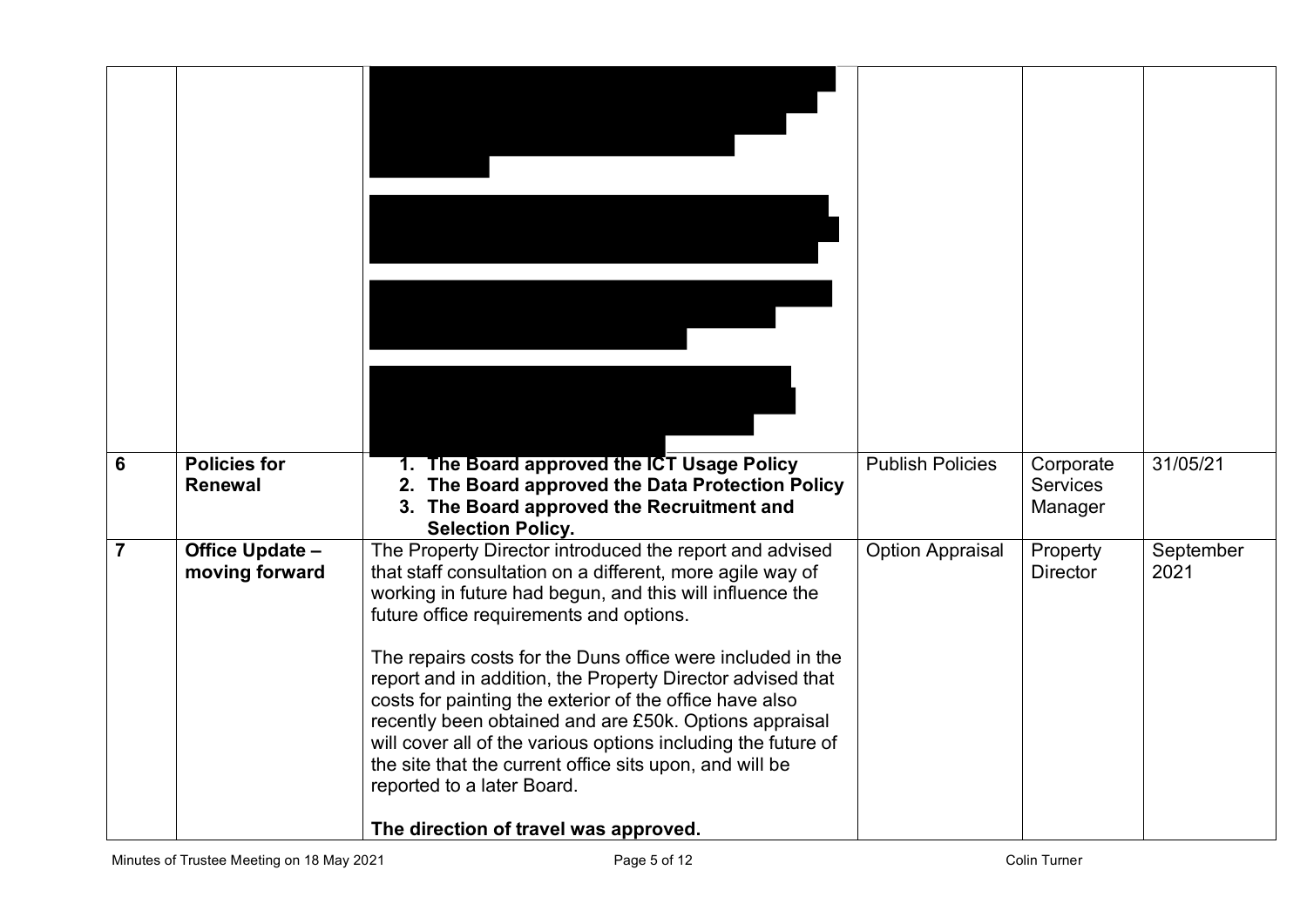| 8 | <b>Edgar Road</b><br><b>Westruther -</b><br><b>Update</b> | The Property Director reported that the properties in<br>Edgar Road are structurally unsound. The indicative<br>costs set out in the report required to remedy the<br>structural issues and to bring the properties up to the<br>SHQS are prohibitive and an option for re-homing the<br>current occupiers of these homes was being explored.                                                                                                                                                                                                                                                                                                                                                                                                                                                                                                                                                                                                                                                                                                                                                                                                                                               | Commence re-<br>housing<br>consultation with<br>tenants of 5<br>Edgar Road and<br>1 owner occupier | Operations<br><b>Director</b> | <b>July 2021</b> |
|---|-----------------------------------------------------------|---------------------------------------------------------------------------------------------------------------------------------------------------------------------------------------------------------------------------------------------------------------------------------------------------------------------------------------------------------------------------------------------------------------------------------------------------------------------------------------------------------------------------------------------------------------------------------------------------------------------------------------------------------------------------------------------------------------------------------------------------------------------------------------------------------------------------------------------------------------------------------------------------------------------------------------------------------------------------------------------------------------------------------------------------------------------------------------------------------------------------------------------------------------------------------------------|----------------------------------------------------------------------------------------------------|-------------------------------|------------------|
|   |                                                           | The Operations Director reported that Eildon Housing<br>were building ten new homes in Westruther due for<br>completion in the spring of 2022. Eildon was receptive to<br>negotiating a nomination agreement to re-home our<br>existing customers in a new Eildon home once<br>completed. If any of the families wanted to move to<br>another home in a different area of Berwickshire, then<br>BHA would support and expedite this through internal<br>BHA management moves.<br>One of the properties was occupied by an owner that had<br>bought their home through the Right to Buy scheme and<br>this added a level of complexity to negotiations. This<br>property will be independently valued, and a market<br>valuation will inform the price BHA are prepared to offer<br>to the owner. Considerations for home loss and<br>disturbance payments were all being taken into<br>consideration.<br>One of the properties is currently void and it is proposed<br>that the home remains empty and the Association carries<br>the void loss until the issue is resolved.<br>The Board approved that the consultation with the<br>five residents of Edgar Road, Westruther<br>commences. | Reclassify 5<br>Edgar Road as<br>non-lettable<br>property                                          | Operations<br><b>Director</b> | May 2021         |
|   |                                                           | The Board approved that 5 Edgar Road would no<br>longer be categorised as a lettable property.                                                                                                                                                                                                                                                                                                                                                                                                                                                                                                                                                                                                                                                                                                                                                                                                                                                                                                                                                                                                                                                                                              |                                                                                                    |                               |                  |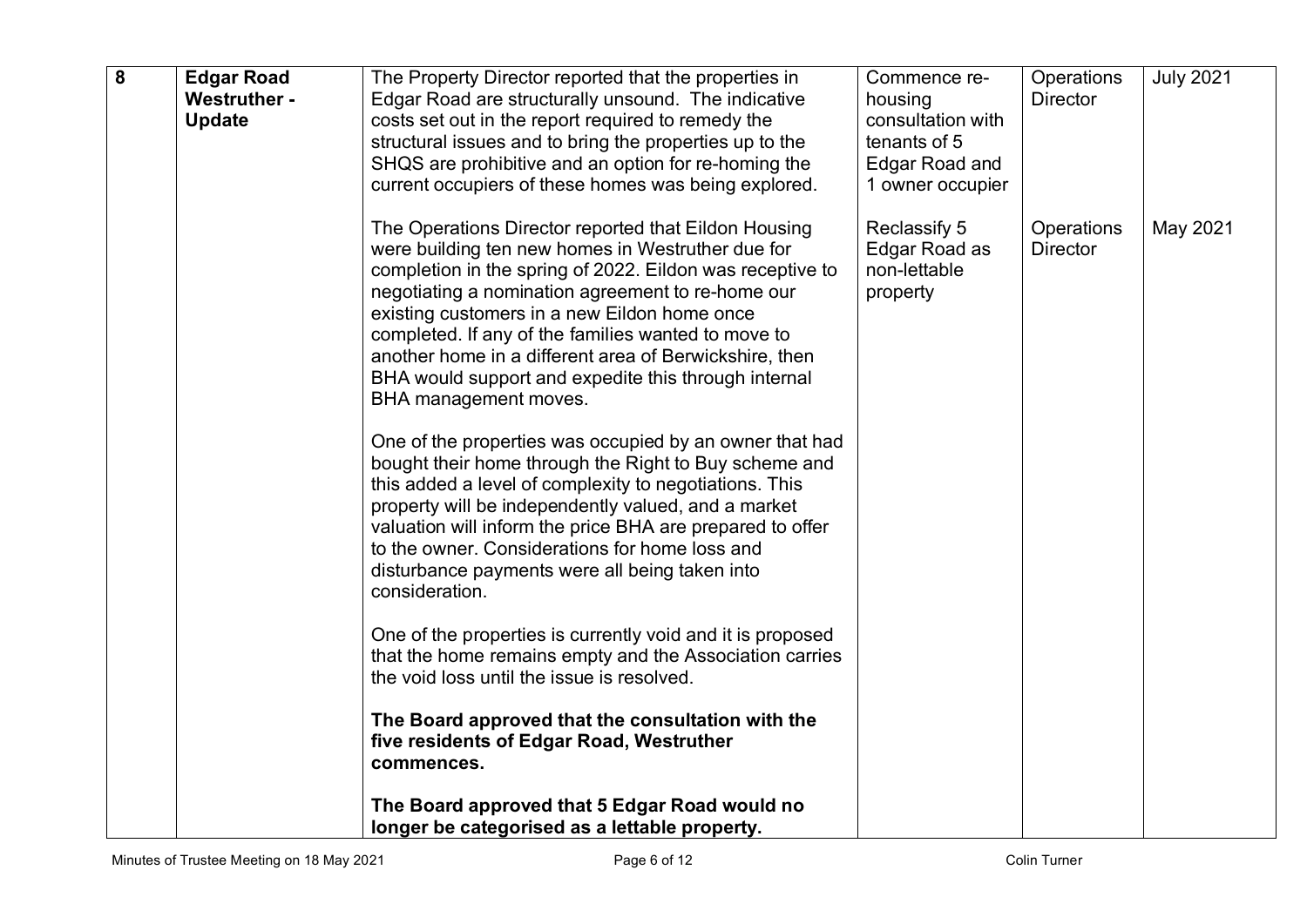| $\boldsymbol{9}$ | Q4 review of the                                           | The Board was pleased to note progress made                                                                                                                                                                                                                                                                                                                                                                                                                                         |  |
|------------------|------------------------------------------------------------|-------------------------------------------------------------------------------------------------------------------------------------------------------------------------------------------------------------------------------------------------------------------------------------------------------------------------------------------------------------------------------------------------------------------------------------------------------------------------------------|--|
|                  | business plan                                              | against the business plan.                                                                                                                                                                                                                                                                                                                                                                                                                                                          |  |
| 10               | Overview of the<br><b>Regulatory</b><br><b>Environment</b> | The Finance Director led the Board through a summary of<br>the current regulatory framework and then the process of<br>assuring compliance through the Annual Assurance<br>Statement.                                                                                                                                                                                                                                                                                               |  |
|                  |                                                            | Compliance does not mean that we do nothing more,<br>instead BHA always maintains a culture of continual<br>improvement.                                                                                                                                                                                                                                                                                                                                                            |  |
|                  |                                                            | Viv Cockburn commented that a dashboard of all key<br>assurance areas across the business might be a good<br>way to receive a snapshot of compliance areas. The<br>Chief Executive reported that this was already work in<br>progress and would be presented in draft form during the<br>latter part of the year, and would be a 'business health<br>dashboard' including a blend of areas such as finance,<br>property compliance, income management and customer<br>satisfaction. |  |
|                  |                                                            | Norrie MacPhail noted that the increasing burden on both<br>leadership team and volunteer board members needs to<br>be recognised and possibly a sector wide approach to<br>review this with the Scottish Housing Regulator may be<br>prudent.<br>The Board noted the presentation.                                                                                                                                                                                                 |  |
| 11               | <b>Chief Executive's</b>                                   | The Board noted the Chief Executive's report.                                                                                                                                                                                                                                                                                                                                                                                                                                       |  |
|                  | <b>Report</b>                                              |                                                                                                                                                                                                                                                                                                                                                                                                                                                                                     |  |
| 12               | <b>Q4 Property report</b>                                  | The Property Director noted a minor typo within the report<br>and invited questions.                                                                                                                                                                                                                                                                                                                                                                                                |  |
|                  |                                                            | The circumstances relating to the missed gas inspections<br>are covered within the Governance report.                                                                                                                                                                                                                                                                                                                                                                               |  |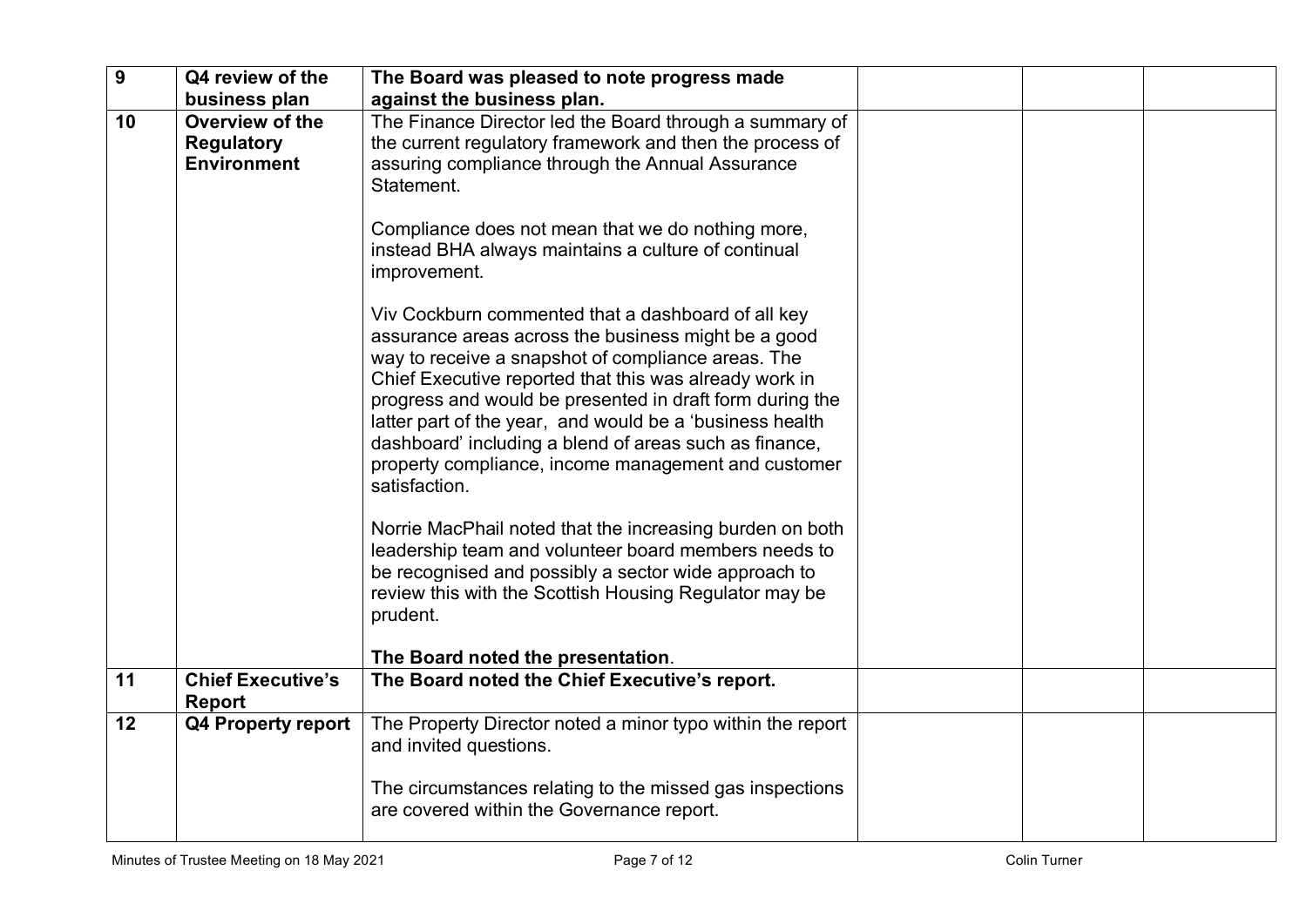|    |                                                                   | The current debt strategy has no capacity to fund the site<br>owned by Springfield plc in Chirnside, which was included<br>in the Potential Developments reported to Board<br>September 2021.<br>Scott Holmes asked if the new homes could have an<br>impact on the demand for our houses if our tenants apply<br>for and are allocated one of the new homes – there are<br>various factors that affect demand and this is assessed. |                                                                                               |                    |          |
|----|-------------------------------------------------------------------|--------------------------------------------------------------------------------------------------------------------------------------------------------------------------------------------------------------------------------------------------------------------------------------------------------------------------------------------------------------------------------------------------------------------------------------|-----------------------------------------------------------------------------------------------|--------------------|----------|
|    |                                                                   | The Board noted the report.                                                                                                                                                                                                                                                                                                                                                                                                          |                                                                                               |                    |          |
| 13 | Quarterly<br><b>Monitoring</b><br>Statement-31<br><b>Mar 2021</b> | The Board noted the report.                                                                                                                                                                                                                                                                                                                                                                                                          |                                                                                               |                    |          |
| 14 | <b>Quarter 4 Write</b><br><b>Offs</b>                             | The Board noted the write off figure of £4,464.88.                                                                                                                                                                                                                                                                                                                                                                                   |                                                                                               |                    |          |
| 15 |                                                                   |                                                                                                                                                                                                                                                                                                                                                                                                                                      |                                                                                               |                    |          |
| 16 | <b>Risk Register</b>                                              | The Board noted the report.                                                                                                                                                                                                                                                                                                                                                                                                          |                                                                                               |                    |          |
| 17 | <b>Governance</b><br><b>Report</b>                                | The Resources Director introduced their report and<br>invited questions.<br>The Chair clarified the number of one to one meetings he<br>had completed and outlined the remaining meetings<br>would take place in the coming weeks.                                                                                                                                                                                                   | Complete actions<br>relating to gas<br>safety failure<br>investigation and<br>report to Board | Chief<br>Executive | 22/06/21 |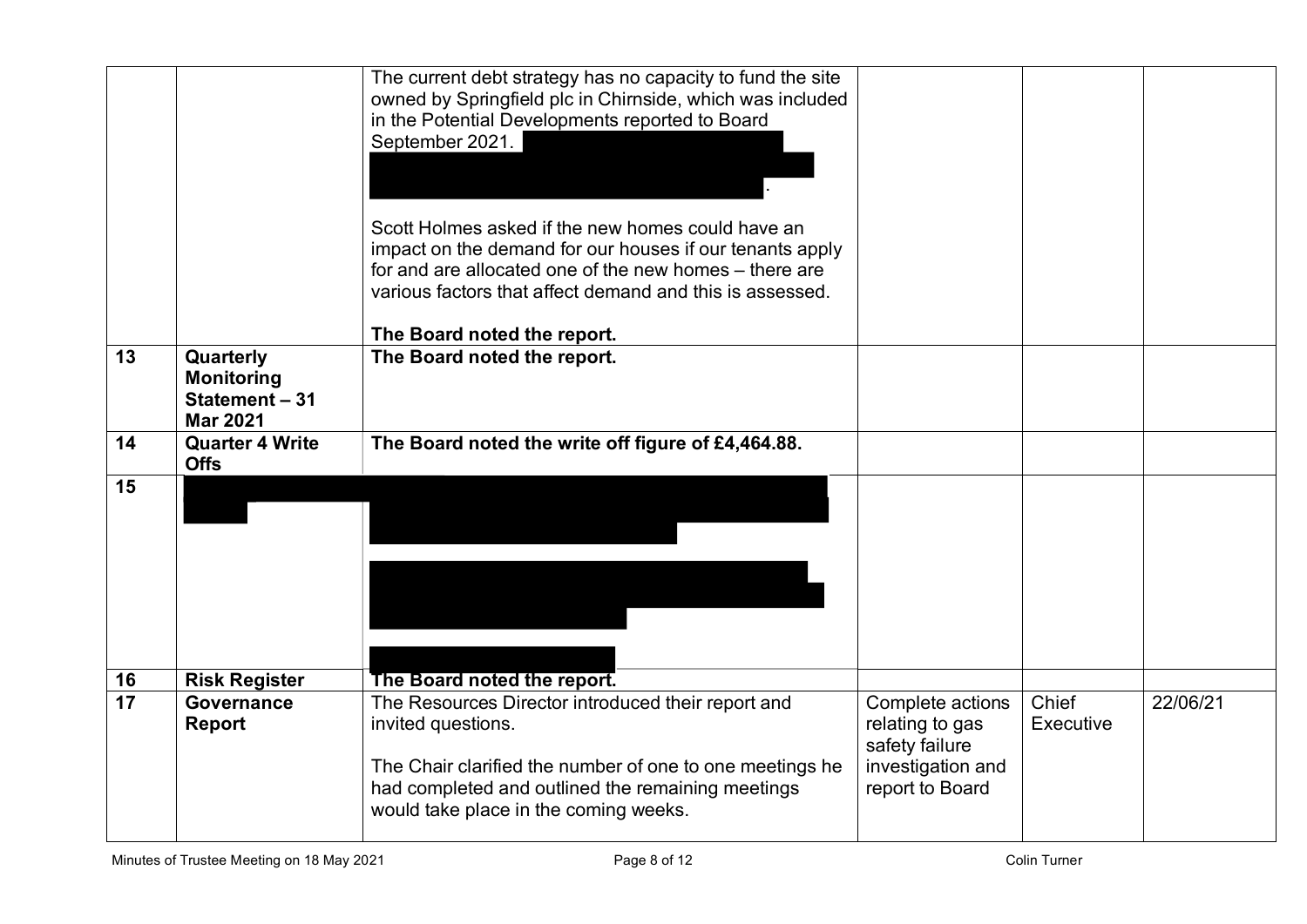| The Chief Executive updated the Board on the failure of<br>gas servicing in 13 new build properties that had led to a<br>notifiable event being report to the Regulator.<br>The Board expressed their disappointment that this failure<br>had occurred and wanted to fully understand what went<br>wrong and how the Leadership team can provide                                                                                                                                                                              |
|-------------------------------------------------------------------------------------------------------------------------------------------------------------------------------------------------------------------------------------------------------------------------------------------------------------------------------------------------------------------------------------------------------------------------------------------------------------------------------------------------------------------------------|
| assurance that this will not happen again.                                                                                                                                                                                                                                                                                                                                                                                                                                                                                    |
| The Chief Executive updated the Trustees on the<br>Regulator's initial response and the Board requested that<br>further information was provided to them as follows:                                                                                                                                                                                                                                                                                                                                                          |
| 1. Confirmation once all outstanding gas services<br>have been carried out.<br>2. Findings from the further investigation work to fully<br>understand the circumstances which led to the<br>failure and any associated additional actions<br>required.<br>3. Confirmation of the Board position and any<br>associated actions following the meeting on 18th<br>May.<br>4. Additional information regarding the review of all<br>property compliance matters that is underway<br>ahead of the next Board meeting in June 2021. |
| The Chief Executive further reported that of the 13<br>outstanding services, 10 are now complete and the<br>remaining three have appointments booked in for<br>Thursday 20th May 2021. The Board and the Regulator<br>will be updated at the end of the week to confirm all<br>services have been successfully completed. (post<br>meeting it has been confirmed that all inspections have<br>now been completed).                                                                                                            |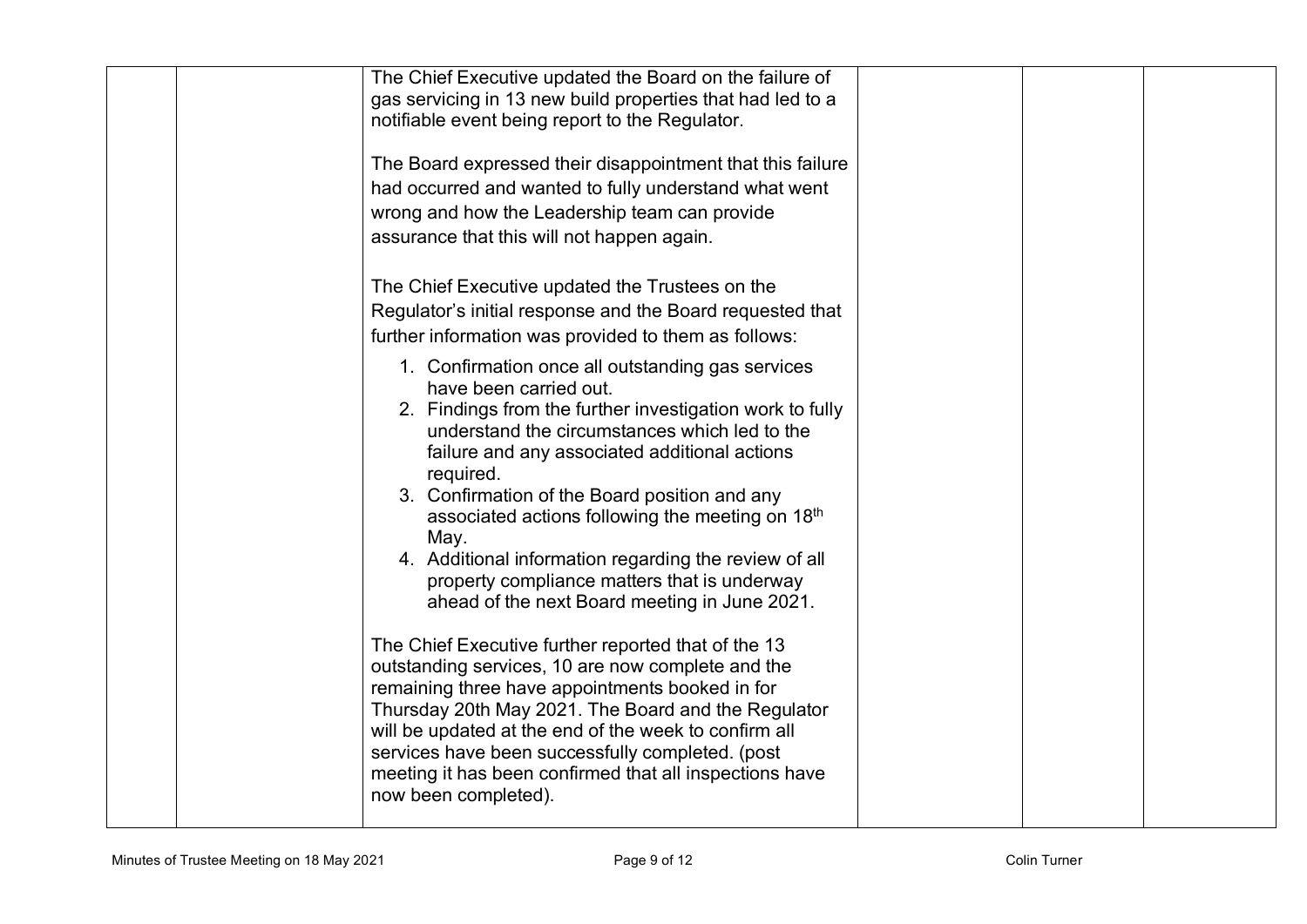|    |                                        | The Board heard that the issue had been caused in                                                             |                                  |                              |          |
|----|----------------------------------------|---------------------------------------------------------------------------------------------------------------|----------------------------------|------------------------------|----------|
|    |                                        | relation to human intervention and lack of automated                                                          |                                  |                              |          |
|    |                                        | processes in some parts of the process. The full                                                              |                                  |                              |          |
|    |                                        | information is to be captured in a report that will be sent                                                   |                                  |                              |          |
|    |                                        | to the Regulator and will also be included on the next                                                        |                                  |                              |          |
|    |                                        | BHA Board agenda on 22nd June 2021 for further                                                                |                                  |                              |          |
|    |                                        | scrutiny and discussion.                                                                                      |                                  |                              |          |
|    |                                        | The Chief Executive provided an overview of the                                                               |                                  |                              |          |
|    |                                        | improvement reviews which had already been identified                                                         |                                  |                              |          |
|    |                                        | and were included in our delivery priorities to be                                                            |                                  |                              |          |
|    |                                        | commenced during Quarter 1 of the current year:                                                               |                                  |                              |          |
|    |                                        | the compliance review and                                                                                     |                                  |                              |          |
|    |                                        | (i.)<br>the organisational review of IT, Systems and<br>(ii.)                                                 |                                  |                              |          |
|    |                                        | Data.                                                                                                         |                                  |                              |          |
|    |                                        | The Resources Director reported that a 'near-miss'<br>personal data breach had been reported to the ICO. This |                                  |                              |          |
|    |                                        | had been investigated and it was confirmed that no data<br>breach had taken place.                            |                                  |                              |          |
|    |                                        | The Board noted the report and awaited the outcome                                                            |                                  |                              |          |
|    |                                        | of the investigation into the gas safety inspection                                                           |                                  |                              |          |
|    |                                        | failures.                                                                                                     |                                  |                              |          |
| 18 | <b>BHA Committee</b><br><b>Minutes</b> | The Board homologated the decisions made by:                                                                  |                                  |                              |          |
|    |                                        | 1.<br>The Operations Committee on the 20 <sup>th</sup> April 2021                                             |                                  |                              |          |
|    |                                        | 2.<br>The Audit and Finance Committee on 27th April                                                           |                                  |                              |          |
| 19 | <b>AOCB</b>                            | 2021                                                                                                          |                                  |                              | 20/05/21 |
|    |                                        | The Chair urged all Trustees to attend the strategy<br>session on 11 June 2021.                               | Change meeting<br>start times in | Corporate<br><b>Services</b> |          |
|    |                                        |                                                                                                               | calendar                         | Manager                      |          |